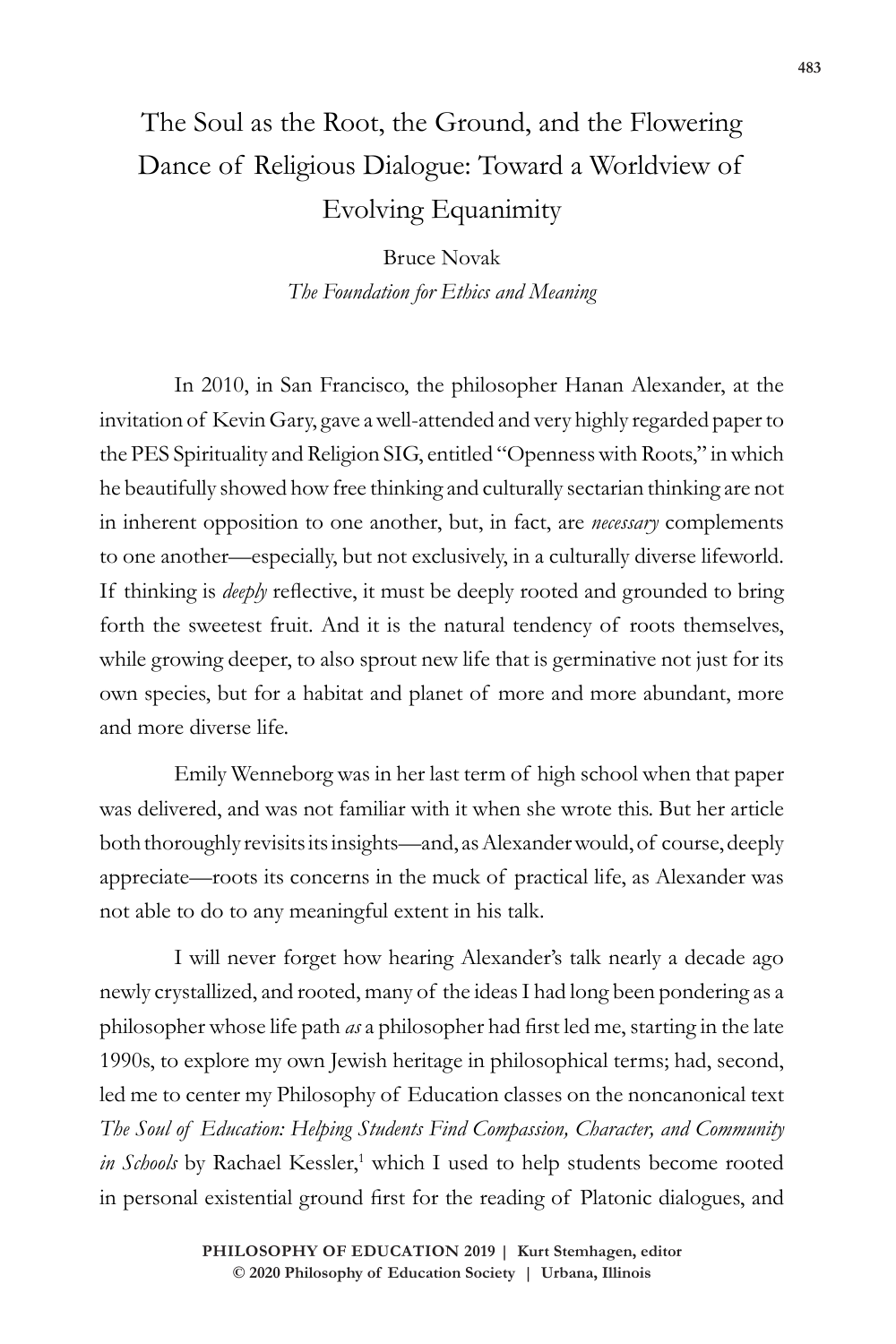then for the writing of personal dialogues centered on the existential questions of beginning teachers, whose souls were starting to flower, and to help others' souls flower through their teaching; and had, third, led me, in 2007, to spearhead the founding of the PES SIG to which Alexander eventually gave that talk and which Emily became a new member of last year. So, I want to deeply thank what René Arcilla once called "the PES gods" for allowing me, in this response, to revisit those existentially crystallizing ideas; to engage in a brief reflective dance with Emily, a new partner in those ideas; and perhaps, through this new dialogue, to produce new, hitherto unexpected fruits.

"Students must learn to affirm as well as to deny, to assert as well as to question," Emily remarks at the end of the first paragraph of this beautifully written and deeply articulate article. The problem is that most current nonsectarian, liberal public education is ungrounded in any deep practices of affirmation. And most current sectarian education (which can include quasi-fundamentalist monocultural forms of public, civic education) is *only* interested in affirming and reaffirming roots, and if it occasionally peeks out into daylight sees nothing new by only attempting to assimilate what it sees to what it already thinks it knows.

Most of Emily's article is devoted to the depiction of the quandaries of Christian Worldview Education, which seeks to articulate difference in a grounded way, but has only succeeded *so far*, as far as she can tell, in seeing difference in its own light. The article ends quite movingly, with her being critical of the results of this education to this point, but deeply affirming its aspirations and hopes for the attainment of a deeply alive world through our each seeking to authentically experience what Alexander called "openness, with roots":

> … both the difficulty and the necessity of living in the midst of this tension demand not despair, but rather further study into how to do this *well*. For, after all, education is truly educative only when it is neither entirely closed nor wholly uncommitted, neither mired in the mud nor floating in midair but standing firmly on solid ground. Only then can we move forward; only then can we dance.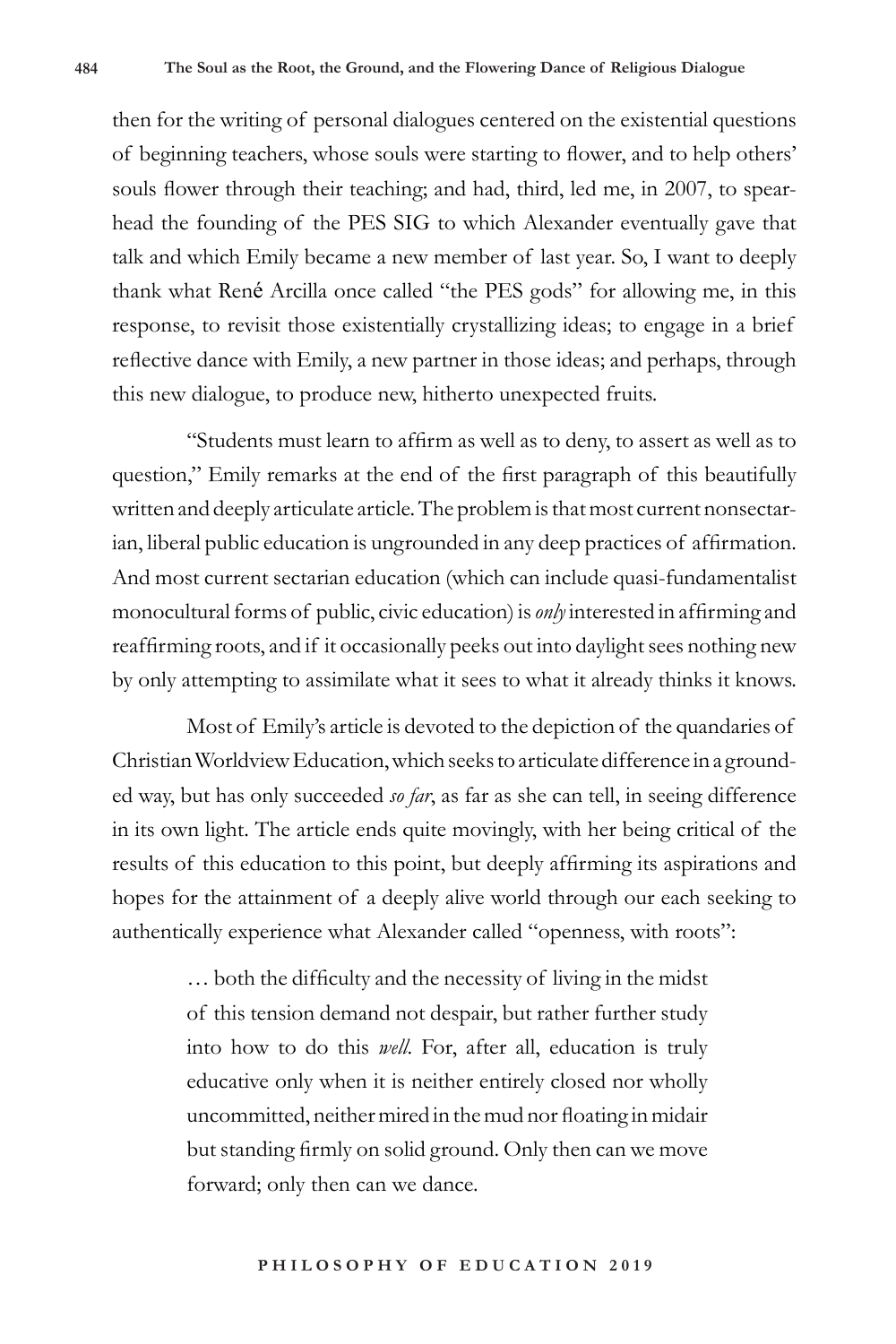I *love* that ending. In no small part because it contains implicit religious metaphors that I want to spend the rest of my limited time today teasing out. Let us ask: *Who* is the "we" here? *When* is the "then"? And *what* is the "dance"? I will suggest tentative answers to these questions through a pedagogical example of a profound student-initiated moment in one of my classes that I think deeply illustrates this "we," this "then," and this "dance."

Mohammed (not his real name) technically failed my Freshman Composition Class by not getting enough writing done. And yet, by deep human measures, he was the most excellent student in that class, and "passed" in the sense of "transcendence," with literally "flying" colors. The central assignment in that class, for which I won a University-Wide Teaching Excellence Award, was for students first to write, then to present in front of the classroom community—and not least important to receive responsive feedback from that community—a Personal Creed Project. In the context of Emily's, and Hanan's, papers, this project might be called a depiction of the roots and open-ended aspirations of their souls. Mohammed entered that day in his white, flowing robes and turban. He spoke quietly of his deep Islamic faith, and illustrated it with choice quotes from the Koran. A few years before I had taken a course in Rumi, and learned the term "*ihsan*," which can be loosely translated as "manifested personal holiness." I had encouraged Mohammed, in a coaching session prior to his presentation, to hold this rooted idea in his head as he spoke. And that he did. He was focused and truly present in a way that amazed the other students. To that point he had been by far the quietest kid in class. But at that point he suddenly became an embodiment of far more than himself. He became an embodiment of holiness. He spoke touchingly of his uncle being killed by a rifle shot while sitting next to him in the car, and how traumatized he was by that. And he then used this as a metaphor for the newly traumatized state of the world after 9/11, for which many blamed his culture. But in seeing *Mohammed in this moment*—this "who," this "then"—the students saw, blazingly clearly, that you cannot blame a culture, and if you do you fall into the closed trap of cultural blindness. I think it is possible that in that one deep, educational moment Mohammed may well have permanently averted the minds of each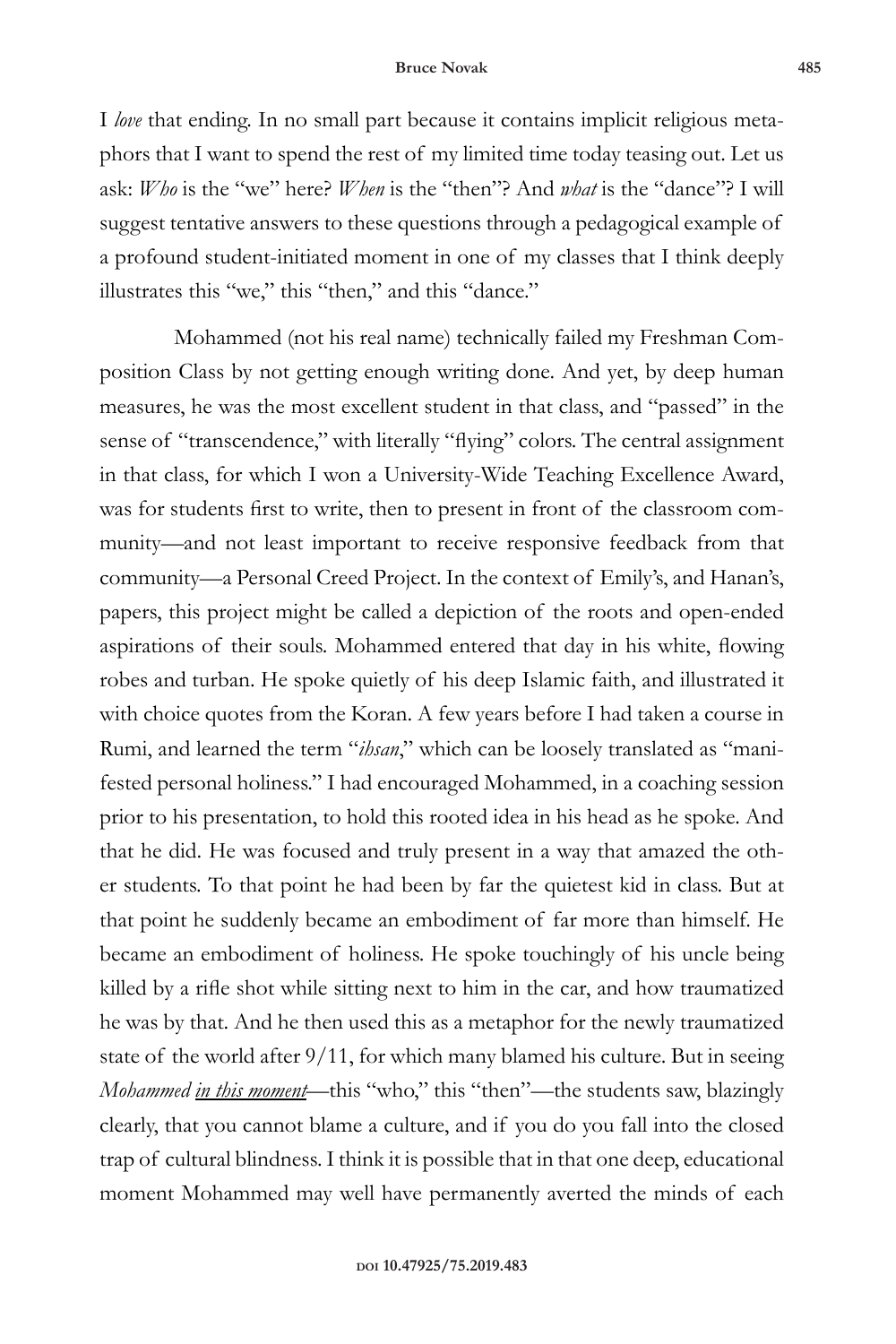one of his classmates from cultural prejudice toward his people. And he did this by baring *his* roots to open *their* souls.

At the end of the term, students are each asked to come briefly before the classroom community and to name, among a number of other things, the most personally meaningful wisdom to them that was shared by another student over the course of the term. Almost everyone in the class named Mohammed—and not just one or another thing he said, but the whole of his grounded presence. In the terms of Emily's paper, that deep groundedness, and how it spoke at the same time from afar but deeply and clearly, had opened their souls to a new dance with the world, had made the world seem newly whole in taking what was foreign, and in some ways threatening, and humanizing it. And here *I* am, nearly a decade later, naming this one moment of the soulful teaching of a student who technically failed as the holy of holies of my teaching career. See what I mean by "passing with flying colors" in a transcendental sense?

From the grounded, rooted, and at the same time transcendent perspective of this moment, let us ask again, Who is the "we"? When is the "then"? and What is the "dance"? The "we," I think, is the universal "*ecclesia*," the community of souls all yearning to connect. The "then" is the moment of connection, of holy communion—all the *more* holy when its different-rootedness deeply moves our souls from our culturally constricted comfort zones. The "dance" is how we both surrender to and actively transform ourselves through these moments of connection. How the world as a whole seems to dance when *we* manage to. And doesn't just *seem* to but does *in fact* dance, when we consider that each of our souls is an organic part of *the world's* yearning to better connect.

The research that informed Rachael Kessler's *The Soul of Education* (which I referred to earlier as the central text of my Philosophy of Education classes) showed a clear consensus on just what students' understanding of "soul" is: "soul" is "deep connection," said student, after student, after student. My guess is that the key to Emily's quandary as to just *how* to authentically pedagogically instantiate "openness with roots" lies in teachers' laying the ground to help students' souls to dance with others, themselves, and the world as a whole by providing manifold opportunities for this "deep connection" of soul to soul to